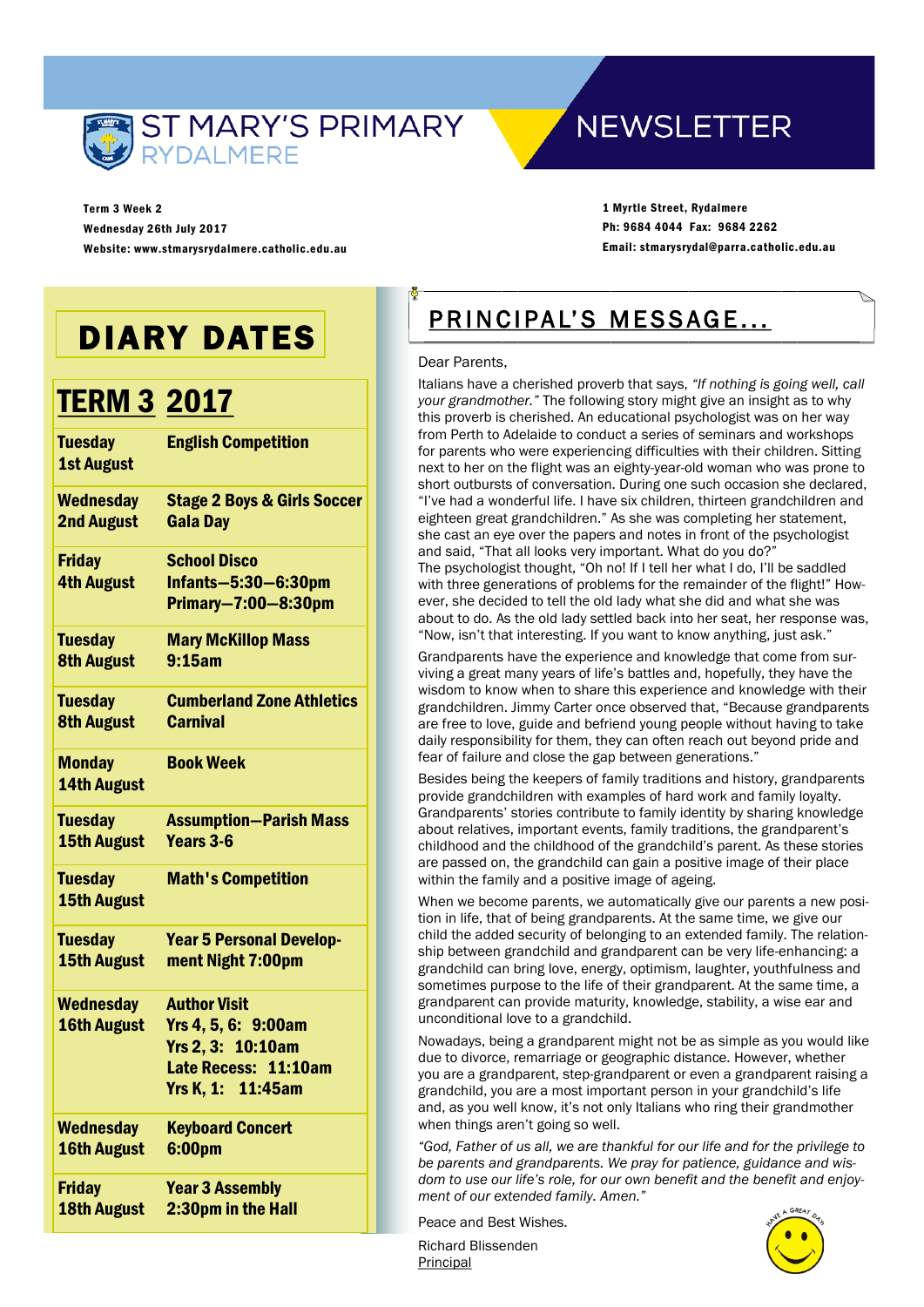## St Mary's Newsletter……

## RIDING YOUR BIKE TO SCHOOL

A reminder that at our school only Year 5 & 6 students are allowed to ride bikes or scooters to school unsupervised. The Catholic Education Office and NSW Roads and Maritime recommends that children under 10 years of age DO NOT ride bicycles to or from school unless accompanied by an adult. Students are reminded that they must not ride their bikes/scooters in the school grounds at anytime and bicycle riders must not ride on a crossing unless there is a green bicycle light.

If you would like your child to ride their bike to school, parents must sign the permission form, which can be collected from the office.



## PERSONAL PLANS

During Week 2, parents, where applicable, will receive a copy of their child's most recent Personalised Plan. Parents please read the plan to ensure that all details have been included. If there are any errors, please edit your copy and return it to the office, prior to Friday 4th August for correction.

Thanks, Trish Waterhouse Learning Support Teacher

## *PRINCIPAL AWARDS TERM 2—Week 10*



- KA Samuel James & Grace Ban
- KT Seojin Choi & Abraham Samuel
- 1F Paige Hewkins, Riley Watson & Lachlan Williamson
- 1R Charlotte Newman & Isla Moyes 2B Benjamin Rust, Luca Biviano & Aren Simonyan
- 2MV Mya Carr & Eddie Appleby
- 3G Dominic James & Chad Craze
- 3S Maximus Ghest & Joseph Nam
- 4J Marcus Schembri-Green & Isaac Vinton
- 4K Olivia Marshall & Cooper Storey
- 5E Jacob Zaouk & Angela de la Roche
- 5L Beau Myhill & Lukas Luburic
- 6B Elana Lavaki & Therese Davidson
- 6W Sophia Younes & Leah Kim

#### SCHOOL FEES

 having difficulty in paying your school fees, Term 3 School Fees have now been issued. Payment is due by August 21. If you are please see Susan in the office.

#### ICAS COMPETITION—SCIENCE

Congratulations to the 29 students who participated in the UNSW ICAS Science Competition. We were awarded 1 Distinction, 9 Credit, 8 Merit and 11 Participation Certificates.

## *BIRTHDAY CELEBRATIONS*



| Joseph Nam              |  |
|-------------------------|--|
| <b>Brody Newby</b>      |  |
| Angela de la Roche      |  |
| Joseph Nam              |  |
| Jack Denholm            |  |
| Elise Sultana           |  |
| Sophia Bartosiak        |  |
| Lachlan Pitchfork       |  |
| <b>Raymond Ghalloub</b> |  |
| Leah Kim                |  |
|                         |  |

*We would like to wish all of these children a very happy birthday!!*

## *CARE AWARDS TERM 2—Week 10*



- KA Heidi Waddell & Akito Doggett
- KT Jack Lavaki & Elly Hwang
- 1F Kaydon Barron-Logan & Raj Iyer
- 1R Olivia Quinn & John Choi
- 2B Lorelai Tomasoni, Misa Simili & Imogen Piper
- 2MV Nate McKinnon & Ela Torres
- 3G Elizabeth Samuel & Rosalea Brownlie
- 3S Tadhg O'Riordan & Keira Dixon
- 4J Zoe Anderson & Ellen Watson
- 4K Joshua Tenorio & Isabelle Pericaud
- 5E Alyssa Villena & Sarah Iacono
- 5L Cooepr Twyford & Tara Newby
- 6B Hannah Jalil & Myles Panagiotopoulos
- 6W Elizabeth Hogan & Vazgen Simonyan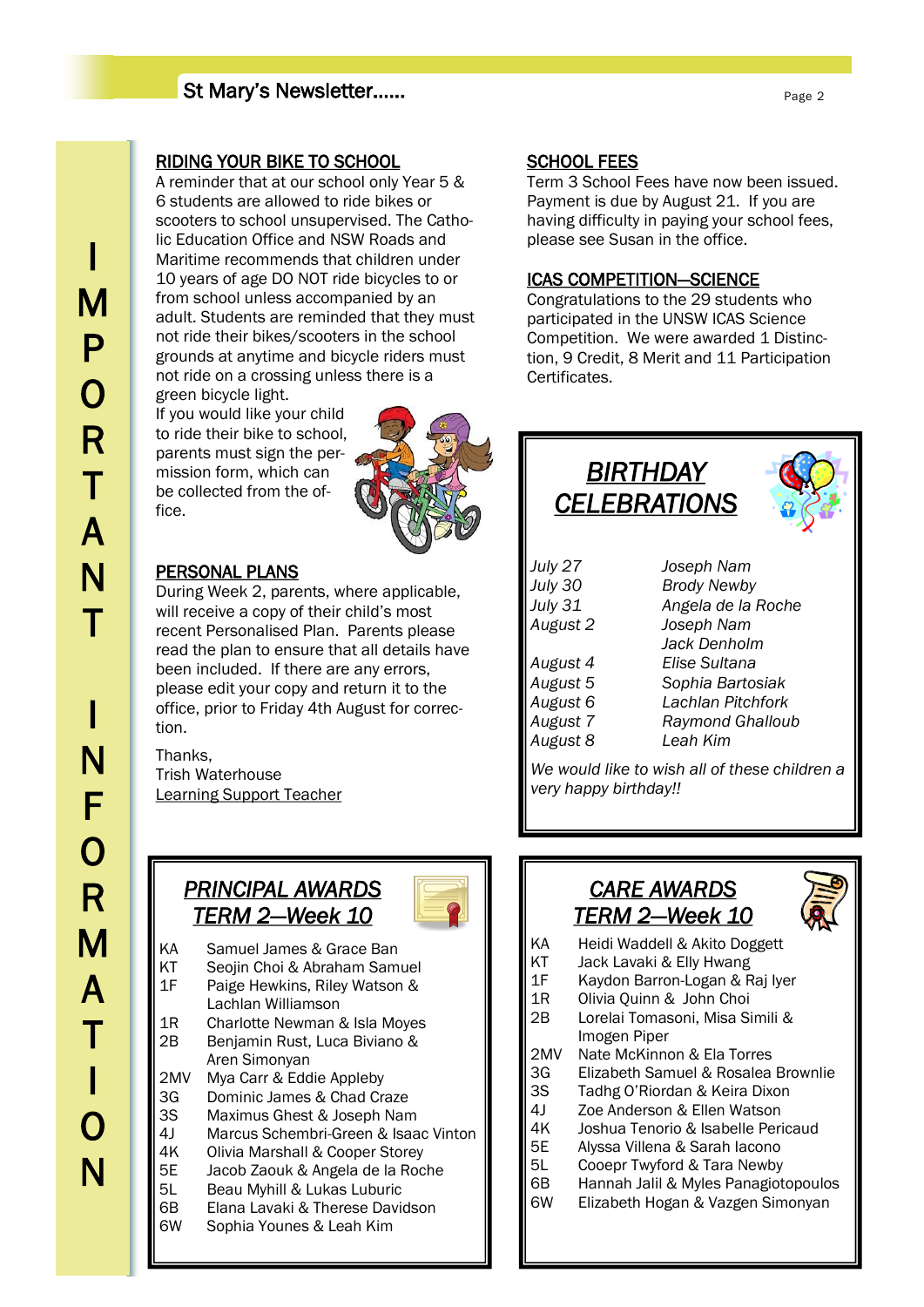# SPORTING NEWS...

We would like to congratulate the following students on being the 2017 Athletics Age Champions and Runners Up:

| <b>AGE GROUP</b> | <b>AGE CHAMPION</b>   | <b>RUNNER UP</b>                 |
|------------------|-----------------------|----------------------------------|
| 8 Year Boys      | Xavier McGilly        | <b>Connor Percovich</b>          |
| 8 Year Girls     | Lucinda Boulous       | Monique Gallagher                |
| 9 Year Boys      | Marcus Schembri-Green | <b>Isaac Vinton</b>              |
| 9 Year Girls     | Kayla Ghalloub        | Katerina Hart & London Ardeleanu |
| 10 Year Boys     | Beau Myhill           | Kingston Luburic                 |
| 10 Year Girls    | Laila Riccardi        | Leah Kolosakas & Tara Newby      |
| 11 Year Boys     | Lucas Luburic         | Jonah Watson                     |
| 11 Year Girls    | Josephine Keyser      | Mia Northwood                    |
| 12 Year Boys     | Zane White            | Liam Hardman                     |
| 12 Year Girls    | Katelyn Johnson       | Eve Kannemeyer & Lillyan Ward    |

# WOOLWORTHS EARN & LEARN...

This year we will once again be participating in the Woolworths Earn & Learn program. Through this program we will be able to receive new educational resources for our school — and all we need you to do is shop for your groceries at Woolworths.

From Wednesday 26th July to Tuesday 19th September or while stock lasts, we are collecting Woolworths Earn & Learn Stickers. You will get one Woolworths Earn & Learn Sticker for every \$10 spent (excluding liquor, tobacco and gift cards). Place the Woolworths Earn & Learn Sticker onto a Sticker sheet and when it's complete, the Sticker sheet can be dropped into the Collection Box here at the school or at your local Woolworths.

At the end of the promotion, we will be able to get some great new equipment. The range is extensive and offers lots of items ideal for our students—including resources for Maths, English, Science and some fantastic fun supplies for Arts and Craft, Sport and for our Library. If you would like to know more, please visit woolworths.com.au/earnandlearn.